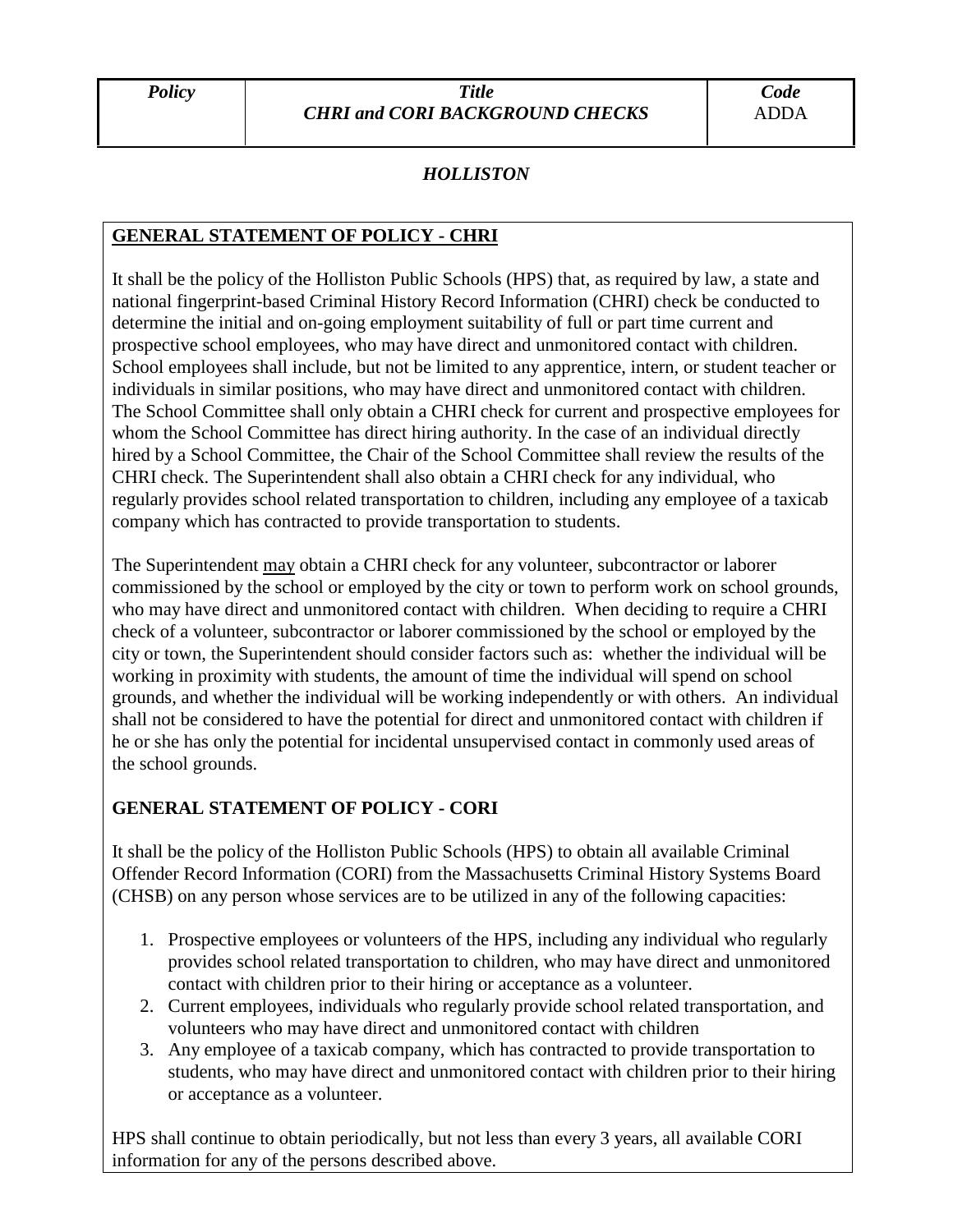# **DEFINITIONS**

**Direct and unmonitored contact with children** is defined in the Massachusetts Department of Elementary and Secondary Education (DESE) regulations as contact with a student when no other employee who has received a suitability determination by the school or district is present.

**Contact** refers to any contact with a student that provides the individual with opportunity for physical touch or personal communication.

### *FINGERPRINT-BASED CRIMINAL HISTORY RECORD INFORMATION (CHRI) CHECKS*

#### **Requesting CHRI Checks**

Fingerprint-based CHRI checks will only be conducted as authorized by state and federal law, in accordance with all applicable state and federal rules and regulations. If an applicant, employee, contractor or volunteer is required to submit to a fingerprint-based CHRI check, he/she shall be informed of this requirement and instructed on how to comply with the law. Such instruction will include information on the procedure for submitting fingerprints. In addition, the applicant or employee will be provided with all information needed to successfully register for a fingerprinting appointment.

#### **Access to CHRI**

All CHRI is subject to strict state and federal rules and regulations in addition to Massachusetts CORI laws and regulations. CHRI cannot be shared with any unauthorized entity for any purpose, including subsequent hiring determinations. All receiving entities are subject to audit by the Massachusetts Department of Criminal Justice Information Services (DCJIS) and the FBI, and failure to comply with such rules and regulations could lead to sanctions. Federal law and regulations provide that the exchange of records and information is subject to cancellation if dissemination is made outside of the receiving entity or related entities. Furthermore, an entity can be charged criminally for the unauthorized disclosure of CHRI.

### **Storage of CHRI**

CHRI shall only be stored for extended period of time when needed for the integrity and/or utility of an individual's personnel file. Administrative, technical, and physical safeguards, which are in compliance with the most recent DCJIS Security Policy, should be implemented to ensure the security and confidentiality of CHRI. Each individual involved in the handling of CHRI is to familiarize himself/herself with these safeguards. In addition to the above, each individual involved in the handling of CHRI will strictly adhere to the policy on the storage, retention and destruction of CHRI.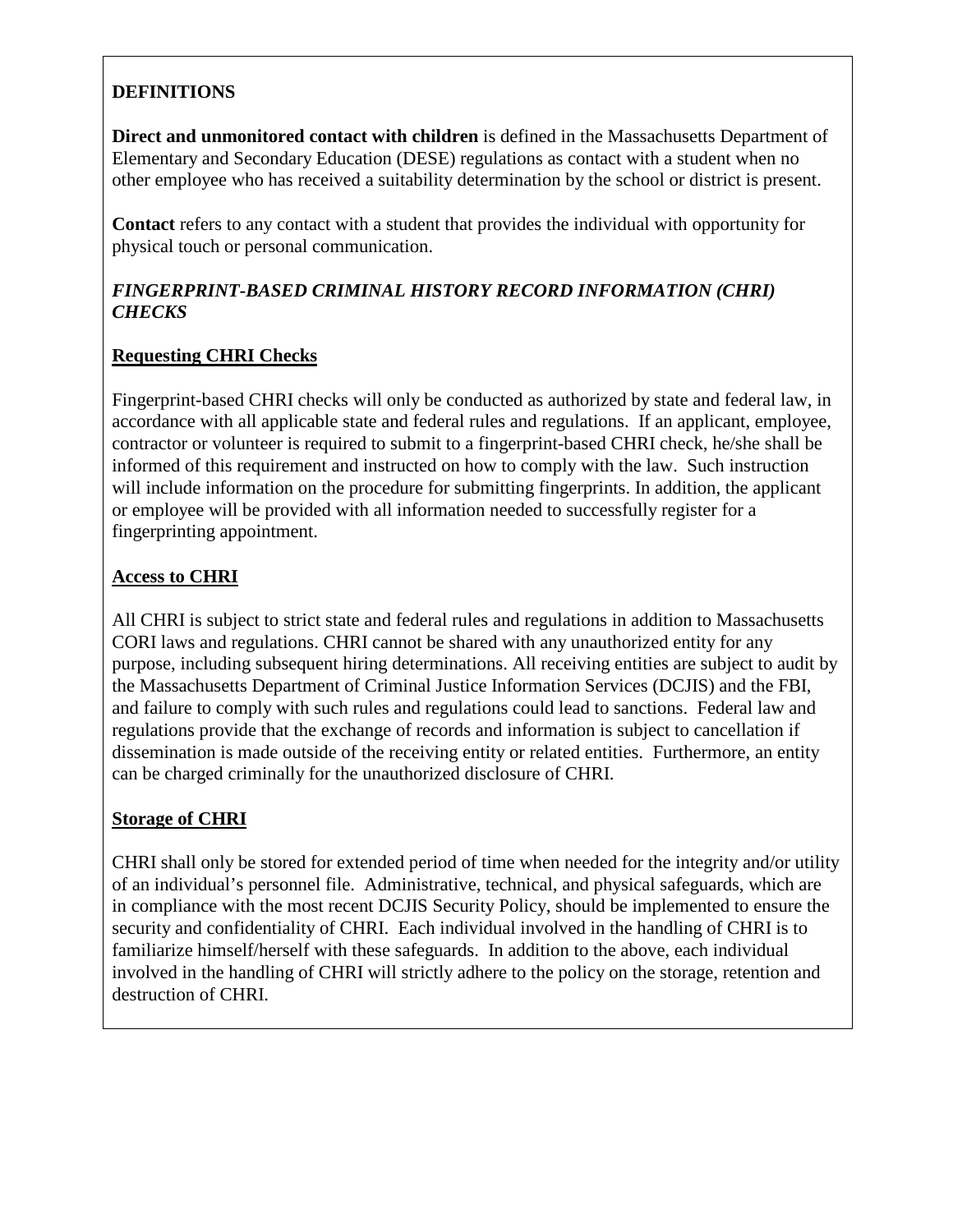#### **Retention and Destruction of CHRI**

Federal law prohibits the repurposing or dissemination of CHRI beyond its initial requested purpose. Once an individual's CHRI is received, it will be securely retained in internal HPS documents for the following purposes *only:*

- **o** Historical reference and/or comparison with future CHRI requests
- **o** Dispute of the accuracy of the record
- **o** Evidence for any subsequent proceedings based on information contained in the CHRI

CHRI will be kept for the above purposes in a secure location in the Office of the Superintendent. When no longer needed, CHRI and any summary of CHRI data must be destroyed by shredding paper copies and/or by deleting all electronic copies from the electronic storage location, including any backup copies or files. The shredding of paper copies of CHRI by an outside vendor must be supervised by an employee of the HPS.

## **CHRI Training**

An informed review of a criminal record requires training. Accordingly, all personnel authorized to receive and/or review CHRI at the HPS will review and become familiar with the educational and relevant training materials regarding the Statewide Applicant Fingerprint Identification Services (SAFIS) and CHRI laws and regulations made available by the appropriate agencies, including the DCJIS.

### **Determining Suitability**

In determining an individual's suitability, several factors shall be considered. These factors may include, but not necessarily be limited to: the nature and gravity of the crime and the underlying conduct, the time that has passed since the offense, conviction and/or completion of the sentence, nature of the position held or sought, age of the individual at the time of the offense, number of offenses, any relevant evidence of rehabilitation or lack thereof, and any other factors deemed relevant by the HPS.

A record of the suitability determination will be retained. The following information will be included in determination:

- **o** The name and date of birth of the employee or applicant;
- **o** The date on which the school employer received the National Criminal History Check results;
- **o** The suitability determination (either "suitable" or "unsuitable").

A copy of an individual's suitability determination documentation must be provided to another school employer, or to the individual, upon request of the individual for whom the school employer conducted a suitability determination.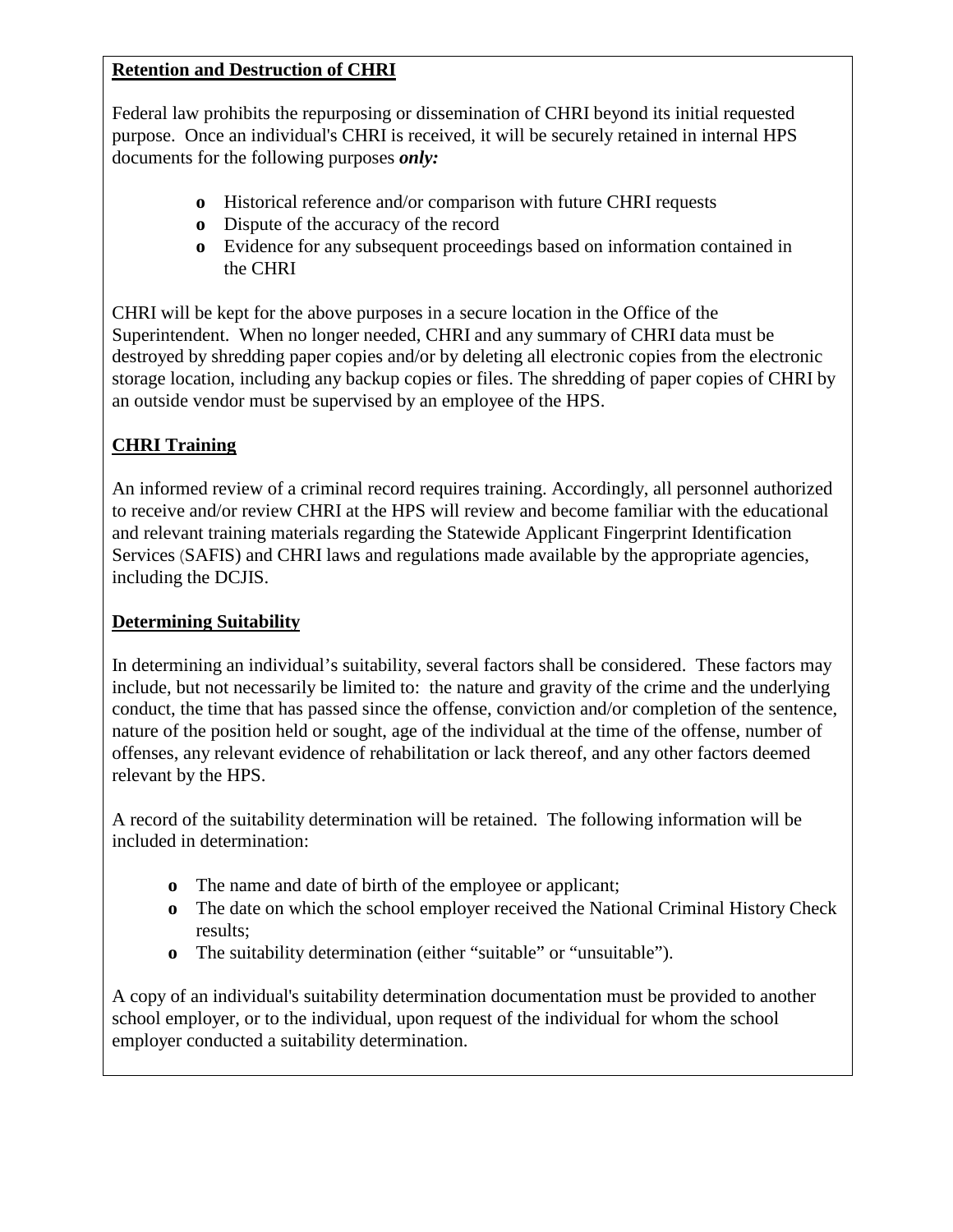### **Relying on Previous Suitability Determination**

The school employer may obtain and may rely on a favorable suitability determination from a prior employer, if the following criteria are met:

- **o** The suitability determination was made within the last seven years; and
- **o** The individual has not resided outside of Massachusetts for any period longer than three years since the suitability determination was made; and either
	- **o** The individual has been employed continuously for one or more school employers or has gaps totaling no more than two years in his or her employment for school employers; or
	- **o** If the individual works as a substitute employee, the individual is still deemed suitable for employment by the school employer who made a favorable suitability determination. Upon request of another school employer, the initial school employer shall provide documentation that the individual is still deemed suitable for employment by the initial school employer.

## **Adverse Decisions Based on CHRI**

If inclined to make an adverse decision based on an individual's CHRI, the HPS will take the following steps prior to making a final adverse determination:

- **o** Provide the individual with a copy of his/her CHRI used in making the adverse decision;
- **o** Provide the individual with a copy of this CHRI Policy;
- **o** Provide the individual the opportunity to complete or challenge the accuracy of his/her CHRI;
- **o** Provide the individual with information on the process for updating, changing, or correcting CHRI.

A final adverse decision based on an individual's CHRI will not be made until the individual has been afforded a reasonable time, depending on the particular circumstances but not to exceed thirty days, to correct or complete the CHRI.

### **Secondary Dissemination of CHRI**

If an individual's CHRI is released to another authorized entity, a record of that dissemination must be made in the secondary dissemination log. The secondary dissemination log is subject to audit by the DCJIS and the FBI. The following information will be recorded in the log:

- **o** Subject Name;
- **o** Subject Date of Birth;
- **o** Date and Time of the dissemination;
- **o** Name of the individual to whom the information was provided;
- **o** Name of the agency for which the requestor works;
- **o** Contact information for the requestor; and
- **o** The specific reason for the request.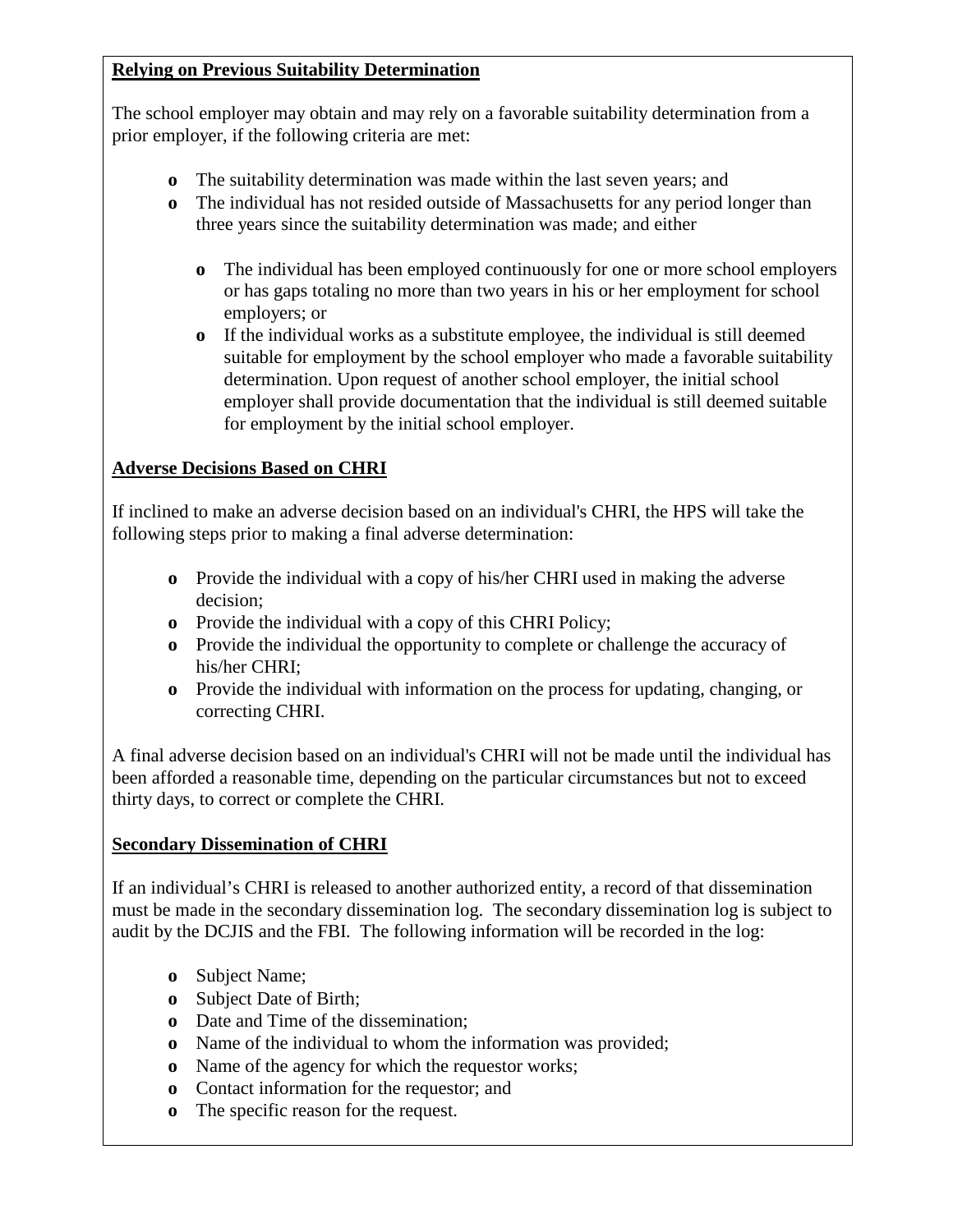#### **Reporting to Commissioner of Elementary and Secondary Education**

Pursuant to state law and regulation, if the HPS dismisses, declines to renew the employment of, obtains the resignation of, or declines to hire a licensed educator or an applicant for a Massachusetts educator license because of information discovered through a state or national criminal record check, the HPS shall report such decision or action to the Commissioner of Elementary and Secondary Education in writing within 30 days of the employer action or educator resignation. The report shall be in a form requested by the DESE and shall include the reason for the action or resignation as well as a copy of the criminal record checks results. The Superintendent shall notify the employee or applicant that it has made a report pursuant to the regulations to the Commissioner.

Pursuant to state law and regulation, if the HPS discovers information from a state or national criminal record check about a licensed educator or an applicant for a Massachusetts educator license that implicates grounds for license action pursuant to regulations, the Superintendent shall report to the Commissioner in writing within 30 days of the discovery, regardless of whether the HPS retains or hires the educator as an employee. The report must include a copy of the criminal record check results. The school employer shall notify the employee or applicant that it has made a report pursuant to regulations to the Commissioner and shall also send a copy of the criminal record check results to the employee or applicant

# *CRIMINAL OFFENDER RECORD INFORMATION (CORI) CHECKS*

In accordance with state law, all current and prospective employees, volunteers, and persons regularly providing school related transportation to children of the HPS shall sign a request form authorizing receipt by the HPS of all available CORI data from the Criminal History Systems Board (CHSB). In the event that a current employee has questions concerning the signing of the request form, he/she may meet with the Superintendent; however, failure to sign the CORI request form will result in disciplinary action, up to and including termination of employment. Completed request forms will be kept in secure files in the Office of the Superintendent. As part of the CORI process, all applicants shall provide HPS with a government-issued photographic form of identification that allows HPS to verify the applicant's identity. HPS shall maintain a copy of any such photographic identification to document the verification process

### **Storage and Access to CORI**

CORI is not subject to the public records law and must be kept in a secure location in the Office of the Superintendent, separate from personnel files and may be retained for not more than three years. CORI may be shared with the individual to whom it pertains by application submitted with 24-hour notice to the Superintendent. Applicants challenging the accuracy of the report shall be provided a copy of CHSB's *Information Concerning the Process in Correcting Criminal Record*.

Access to CORI must be restricted to the Superintendent, Assistant Superintendent (or their certified designees) and their Executive Assistant. Only the Superintendent and Assistant Superintendent shall be agents of the HPS authorized to request CORI from the CHSB. In order to provide an informed review of a criminal record, the Superintendent and Assistant Superintendent will be thoroughly familiar with the educational materials made available by CHSB. The Executive Assistant is authorized to process forms and maintain CORI files.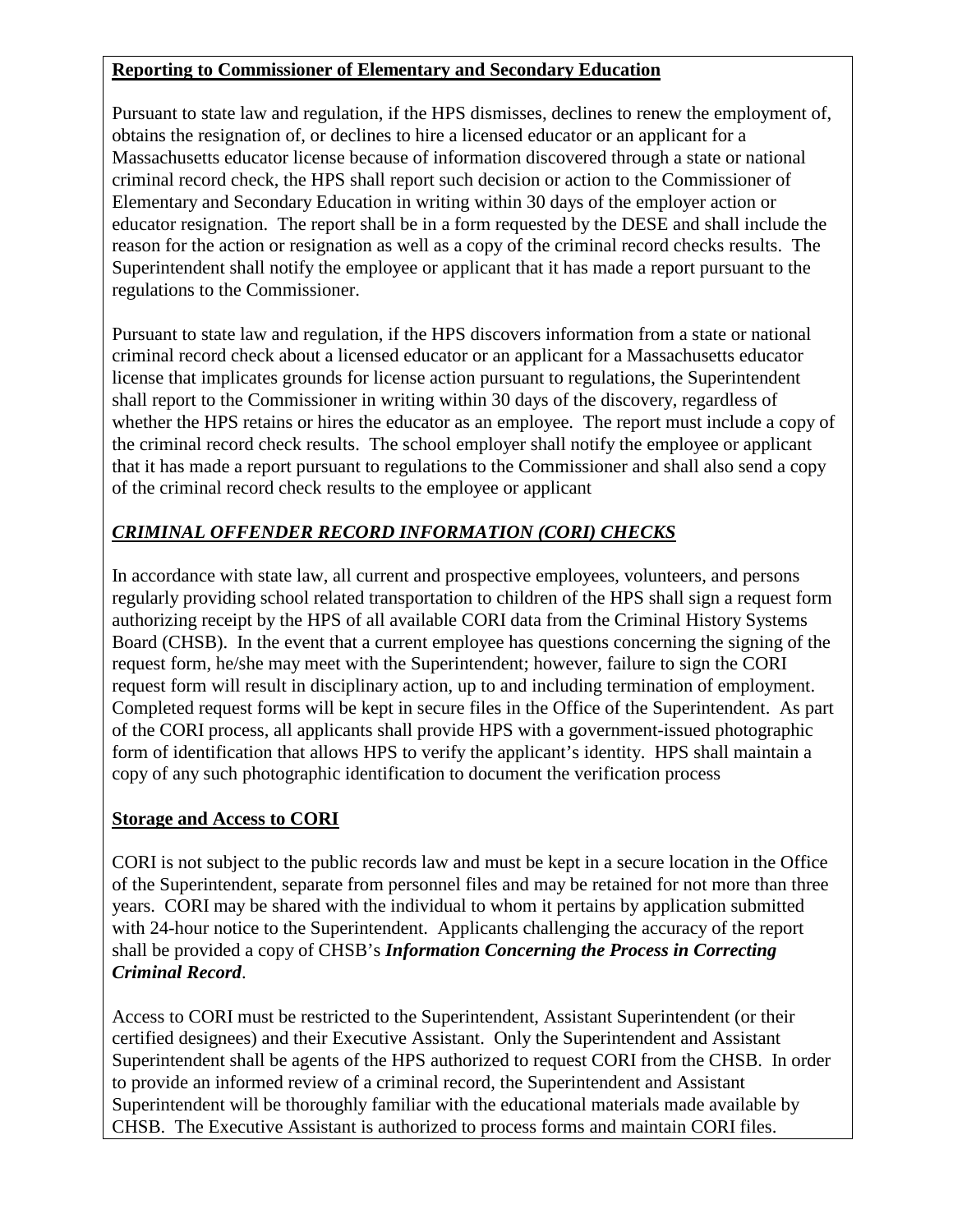The School Committee shall have the authority to request and review CORI for the Superintendent. If confidentiality is breached by any of these individuals, disciplinary action will result. In the case of prospective employees or volunteers, CORI material should be obtained only where the Superintendent or Assistant Superintendent has determined that the applicant is qualified and may forthwith be recommended for employment or volunteer duties.

## **Determining Suitability**

The hiring authority, subject to applicable law, reserves the exclusive right concerning any employment decision made pursuant to Chapter 385 of the Acts of 2002. Ultimate decisions regarding employment are fully within the executive prerogative of the Superintendent and will be based on an assessment whether the individual poses a threat to theselves or others. If the Superintendent deems adverse action on employment must be taken, then the individual will be afforded all contractual and legal rights available to them.

Where CORI checks are part of a general background check for employment, volunteer work or licensing purposes, the following practices and procedures will generally be followed.

- 1. CORI checks will only be conducted as authorized by CHSB. All applicants will be notified that a CORI check will be conducted. If requested, the applicant will be provided with a copy of the CORI policy
- 2. An informed review of a criminal record requires adequate training. Accordingly, all personnel authorized to review CORI in the decision-making process will be thoroughly familiar with the educational materials made available by CHSB
- 3. Unless otherwise provided by law, a criminal record will not automatically disqualify an applicant. Rather, determination of suitability based on CORI checks will be made consistent with this policy and any applicable law or regulations
- 4. If a criminal record is received from CHSB, the authorized individual will closely compare the record provided by CHSB with the information on the CORI request form and any other identifying information provided by the applicant, to ensure the record relates to the applicant.
- 5. If the Superintendent is inclined to make an adverse decision based on the results of the CORI check, the applicant will be notified immediately. The applicant shall be provided with a copy of the criminal record and the organization's CORI policy, advised of the part(s) of the record that make the individual unsuitable for the position or license, and given an opportunity to dispute the accuracy and relevance of the CORI record.
- 6. Applicants challenging the accuracy of the policy shall be provided a copy of CHSB's Information **Concerning the Process in Correcting a Criminal Record**. If the CORI record provided does not exactly match the identification information provided by the applicant, the Superintendent will make
- 7. If the Superintendent reasonably believes the record belongs to the applicant and is accurate, based on the information as provided in section 6 above, then the determination of suitability for the position or license will be made. Unless otherwise provided by law, factors considered in determining suitability may include, but are not limited to the following: